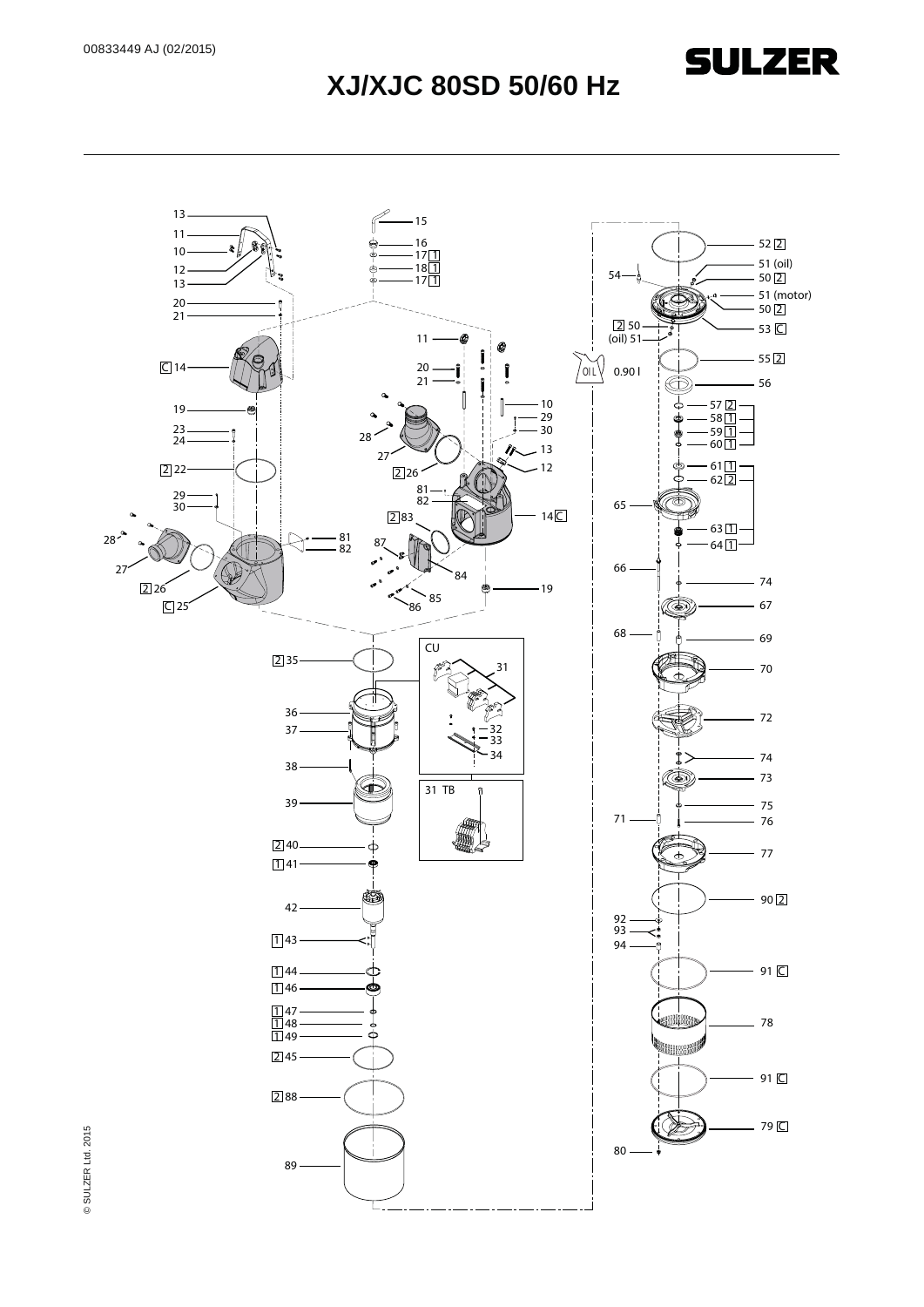AquaTronic Version



Accessories

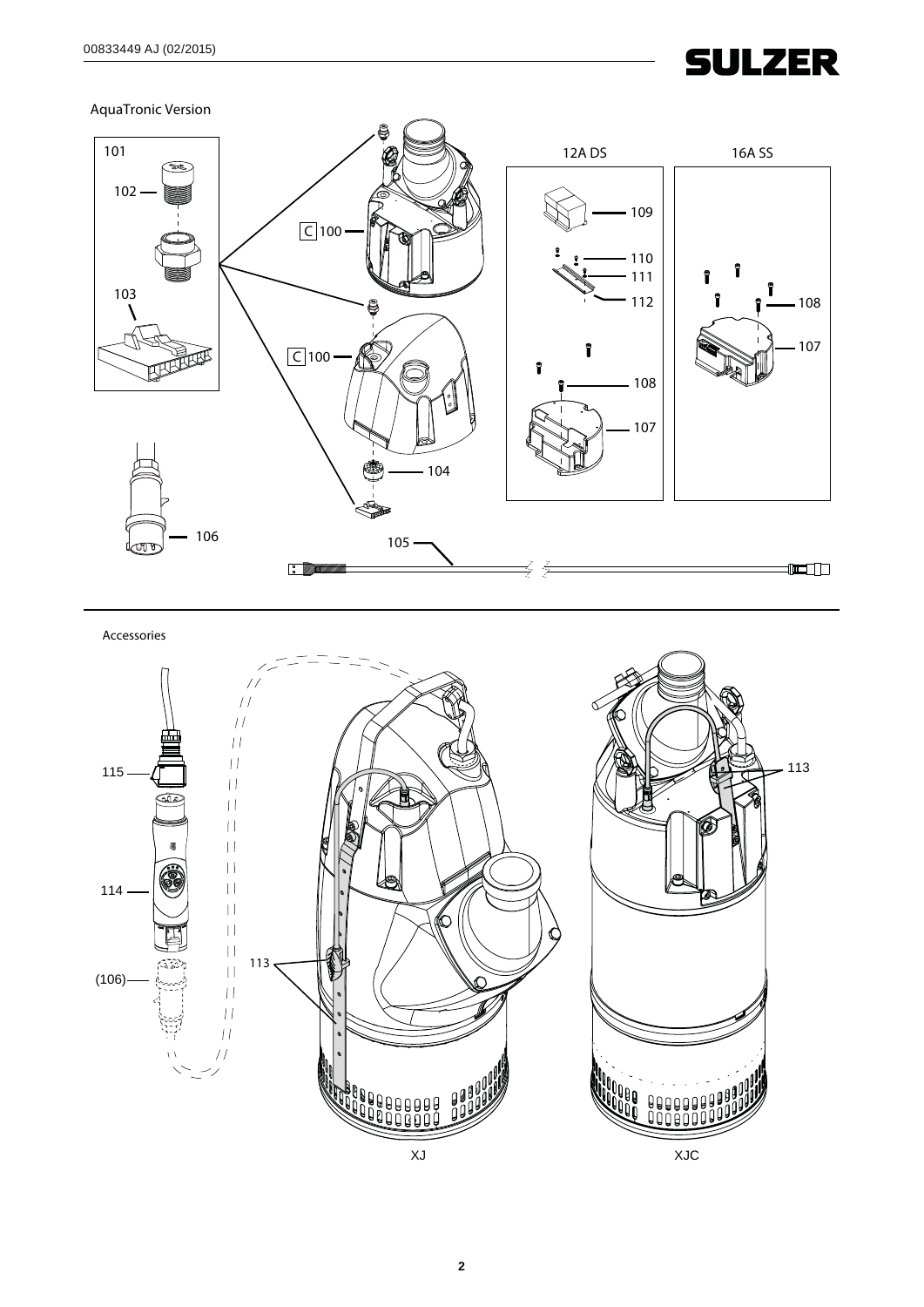| Pos nr<br><b>Item No</b><br>Pos.-Nr.<br><b>Posicion</b> | Detalj nr<br>Part No.<br>Bestell-Nr.<br>No de repérage No de pièce<br>Referencia | Benämning<br><b>Bezeichnung</b>                                                              | <b>Denomination</b><br>Designation<br><b>Descripcion</b>                                                               | Antal<br>Quantity<br>Anzahl<br><b>Nombre</b><br>Cantidad |
|---------------------------------------------------------|----------------------------------------------------------------------------------|----------------------------------------------------------------------------------------------|------------------------------------------------------------------------------------------------------------------------|----------------------------------------------------------|
| $\overline{1}$                                          | 00863348                                                                         | <b>SERVICESATS KOMPL.</b><br>SERVICESATZ KOMPL.                                              | SERVICE KIT COMPL.<br><b>JUEGO SERVICIO COMPL.</b><br>JUEGO SERVICIO COMPL.                                            | 1                                                        |
| $2^{\circ}$                                             | 00863350                                                                         | O-RINGSSATS (Inkluderad i pos 1)<br>O-RINGSSATZ (in Pos 1 eingeschlossen)                    | O-RING KIT (included in pos 1)<br>JEU DE JOINTS (incl. in pos 1)<br>KIT DE JUNTAS (incl. in pos 1)                     | 1                                                        |
| $\mathbf{C}$                                            |                                                                                  | Rostskyddsbehandlat alternativ<br>Korrosionsbeständige Alternative                           | Corrosion resistant alternative<br>Alternative de résistant à la corrosion<br>Alternativa de resistente a la corrosión |                                                          |
| 10                                                      | 00863152                                                                         | Skruv XJ<br>Schraube XJ                                                                      | Screw XJ<br>Vis XJ<br>Tornillo XJ                                                                                      | 4                                                        |
|                                                         | 00863456                                                                         | <b>Pinnbult XJC</b><br>Stiftschraube XJC                                                     | Stud bolt XJC<br>Boulon prisonnier XJC<br>Espárrago XJC                                                                | $\overline{2}$                                           |
| 11                                                      | 00863023                                                                         | Handtag XJ<br>Handgriff XJ                                                                   | Handle XJ<br>Poignée XJ<br>Asidero XJ                                                                                  | 1                                                        |
|                                                         | 00863455                                                                         | Lyftögla XJC<br>Ringmutter XJC                                                               | Lifting eye XJC<br>Oeil de levage XJC<br>Anillo de elevacion XJC                                                       | $\overline{2}$                                           |
| $\overline{12}$                                         |                                                                                  | DRAGAVLASTNING<br>KABELZUGENTLASTUNG                                                         | <b>CABLE STRAIN RELIEF</b><br>DÉCHARGE DE TRACTION DU CÂBLE<br>PRESILLA ANTI-TIRONES DEL CABLE                         | 1                                                        |
|                                                         | 00863101<br>00863395                                                             | XJ<br><b>XJC</b>                                                                             |                                                                                                                        |                                                          |
| 13                                                      |                                                                                  | S1BN8-F $4 \times 1.5$ mm <sup>2</sup><br>S1BN8-F 4 x 2.5 mm <sup>2</sup>                    |                                                                                                                        |                                                          |
|                                                         | 11210243                                                                         | Skruv XJ<br>Schraube XJ                                                                      | Screw XJ<br>Vis XJ<br>Tornillo XJ                                                                                      | $\overline{2}$                                           |
|                                                         | 11210108                                                                         | <b>Skruv XJC</b><br>Schraube XJC                                                             | <b>Screw XJC</b><br><b>Vix XJC</b><br><b>Tornillo XJC</b>                                                              | $\overline{2}$                                           |
|                                                         | 00863587                                                                         | Dragavlastning distans XJ<br>Kabelzugentlastung Gegenstück XJ                                | Strain relief counterpart XJ<br>Etrier de fermeture XJ<br>Suplemento de la presilla anti-tirones XJ                    |                                                          |
|                                                         |                                                                                  | S1BN8-F $4 \times 4$ mm <sup>2</sup><br>NSSHOU/3E 3x1.5+3x1.5/3E<br>NSSHOU/3E 3x2.5+3x2.5/3E |                                                                                                                        |                                                          |
|                                                         | 11210243                                                                         | Skruv XJ<br>Schraube XJ                                                                      | Screw XJ<br>Vis XJ<br>Tornillo XJ                                                                                      | $\overline{2}$                                           |
|                                                         | 11210108                                                                         | <b>Skruv XJC</b><br>Schraube XJC                                                             | <b>Screw XJC</b><br>Vis XJC<br><b>Tornillo XJC</b>                                                                     | $\overline{2}$                                           |
|                                                         | 00863588                                                                         | Dragavlastning distans XJ<br>Kabelzugentlastung Gegenstück XJ                                | Strain relief counterpart XJ<br>Etrier de fermeture XJ<br>Suplemento de la presilla anti-tirones XJ                    | 1                                                        |
|                                                         |                                                                                  | AWG 14-4 SOOW/CSA                                                                            |                                                                                                                        |                                                          |
|                                                         | 11210243                                                                         | Skruv XJ<br>Schraube XJ                                                                      | Screw XJ<br>Vis XJ<br>Tornillo XJ                                                                                      | $\overline{2}$                                           |
|                                                         | 00830457                                                                         | <b>Skruv XJC</b><br>Schraube XJC                                                             | <b>Screw XJC</b><br>Vis XJC<br><b>Tornillo XJC</b>                                                                     | $\overline{2}$                                           |
|                                                         | 00863588                                                                         | Dragavlastning distans XJ<br>Kabelzugentlastung Gegenstück XJ                                | Strain relief counterpart XJ<br>Etrier de fermeture XJ<br>Suplemento de la presilla anti-tirones XJ                    | 1                                                        |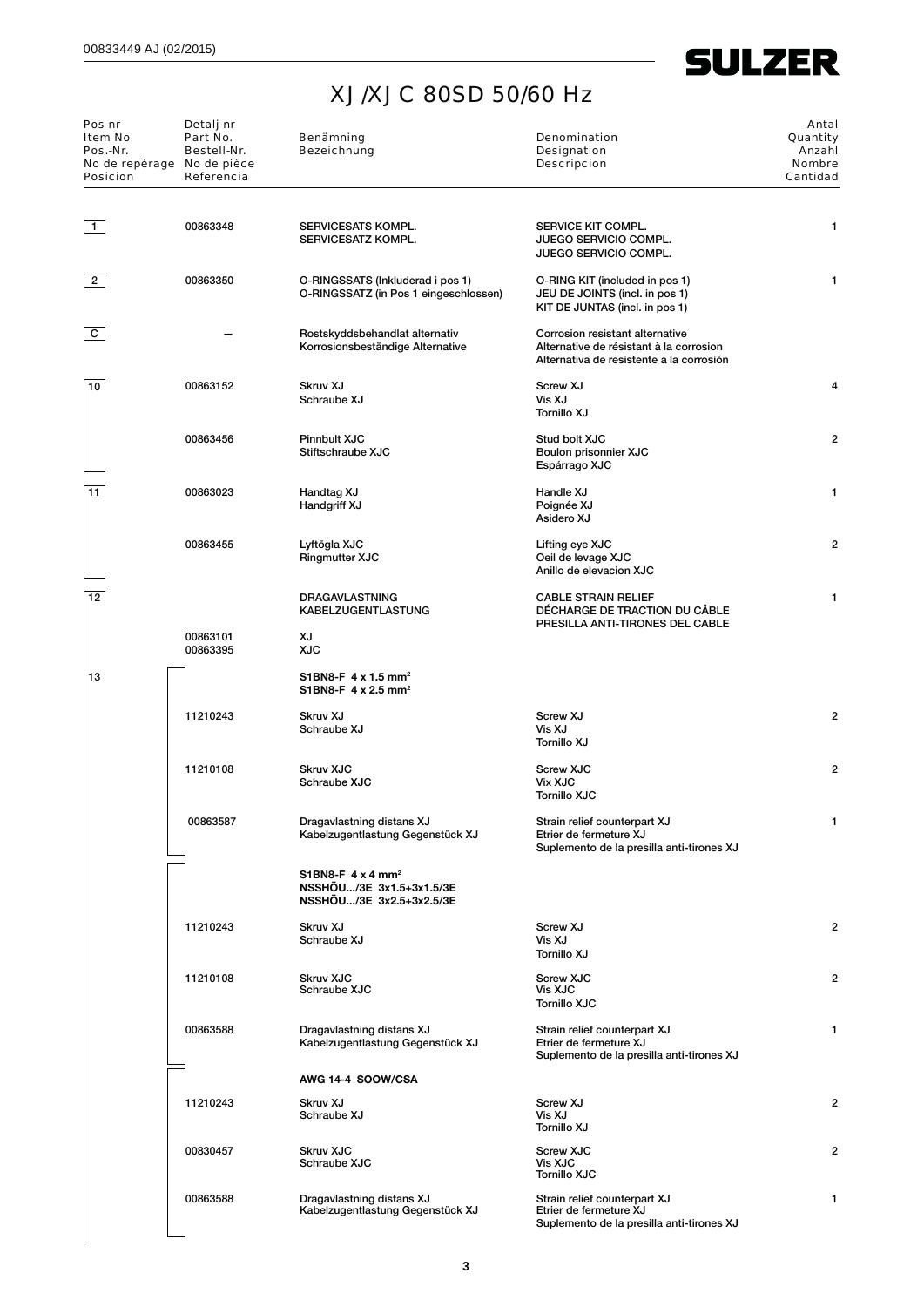

| Pos nr<br>Item No<br>Pos.-Nr.<br>No de repérage No de pièce<br><b>Posicion</b> | Detalj nr<br>Part No.<br>Bestell-Nr.<br>Referencia                                                                   | Benämning<br><b>Bezeichnung</b>                                                                                                                                                                                                                                                                                                                                                                                                                             | Denomination<br><b>Designation</b><br><b>Descripcion</b>                                                                                                       | Antal<br>Quantity<br>Anzahl<br><b>Nombre</b><br>Cantidad |
|--------------------------------------------------------------------------------|----------------------------------------------------------------------------------------------------------------------|-------------------------------------------------------------------------------------------------------------------------------------------------------------------------------------------------------------------------------------------------------------------------------------------------------------------------------------------------------------------------------------------------------------------------------------------------------------|----------------------------------------------------------------------------------------------------------------------------------------------------------------|----------------------------------------------------------|
|                                                                                |                                                                                                                      | NSSHOU/3E 3x2.5+3x2.5/3E+3x1.5<br>NSSHOU/3E 3x6+3x6/3E+3x1.5<br>AWG 12-4 SOOW/CSA                                                                                                                                                                                                                                                                                                                                                                           |                                                                                                                                                                |                                                          |
|                                                                                | 00831952                                                                                                             | Skruv XJ<br>Schraube XJ                                                                                                                                                                                                                                                                                                                                                                                                                                     | Screw XJ<br>Vis XJ<br><b>Tornillo XJ</b>                                                                                                                       | $\overline{2}$                                           |
|                                                                                | 00830457                                                                                                             | <b>Skruv XJC</b><br>Schraube XJC                                                                                                                                                                                                                                                                                                                                                                                                                            | <b>Screw XJC</b><br><b>Vix XJC</b><br><b>Tornillo XJC</b>                                                                                                      | $\overline{2}$                                           |
|                                                                                | 00863589                                                                                                             | Dragavlastning distans XJ<br>Kabelzugentlastung Gegenstück XJ                                                                                                                                                                                                                                                                                                                                                                                               | Strain relief counterpart XJ<br>Etrier de fermeture XJ<br>Suplemento de la presilla anti-tirones XJ                                                            | 1                                                        |
|                                                                                |                                                                                                                      | AWG 8-4 W/CSA                                                                                                                                                                                                                                                                                                                                                                                                                                               |                                                                                                                                                                |                                                          |
|                                                                                | 00830457                                                                                                             | Skruv XJ<br>Schraube XJ                                                                                                                                                                                                                                                                                                                                                                                                                                     | Screw XJ<br>Vis XJ<br>Tornillo XJ                                                                                                                              | $\overline{2}$                                           |
|                                                                                | 00863461                                                                                                             | <b>Skruv XJC</b><br>Schraube XJC                                                                                                                                                                                                                                                                                                                                                                                                                            | <b>Screw XJC</b><br>Vis XJC<br><b>Tornillo XJC</b>                                                                                                             | $\overline{a}$                                           |
|                                                                                | 00863590                                                                                                             | Dragavlastning distans XJ<br>Kabelzugentlastung Gegenstück XJ                                                                                                                                                                                                                                                                                                                                                                                               | Strain relief counterpart XJ<br>Etrier de fermeture XJ<br>Suplemento de la presilla anti-tirones XJ                                                            | 1                                                        |
| 14                                                                             | 00863290                                                                                                             | Lock XJ<br>Decke XJ                                                                                                                                                                                                                                                                                                                                                                                                                                         | Cover XJ<br>Couvercle XJ<br>Tapa XJ                                                                                                                            | 1                                                        |
|                                                                                | 00863362                                                                                                             | Lock XJ (rostskyddsbehandlat alternativ)<br>Decke XJ (Korrosionsbeständige Alternative)                                                                                                                                                                                                                                                                                                                                                                     | Cover XJ (corrosion resistant alternative)<br>Couvercle XJ (alternative de résistant à la corrosion)<br>Tapa XJ (altternativa de resistente a la corrosión)    | 1                                                        |
|                                                                                | 00863424                                                                                                             | Lock XJC<br>Decke XJC                                                                                                                                                                                                                                                                                                                                                                                                                                       | Cover XJC<br>Couvercle XJC<br>Tapa XJC                                                                                                                         | 1                                                        |
|                                                                                | 00863497                                                                                                             | Lock XJC (rostskyddsbehandlat alternativ)<br>Decke XJC (Korrosionsbeständige Altern.)                                                                                                                                                                                                                                                                                                                                                                       | Cover XJC (corrosion resistant alternative)<br>Couvercle XJC (alternative de résistant à la corrosion)<br>Tapa XJC (altternativa de resistente a la corrosión) | 1                                                        |
| 15                                                                             |                                                                                                                      | <b>KABEL</b><br><b>KABEL</b>                                                                                                                                                                                                                                                                                                                                                                                                                                | <b>CABLE</b><br>CÁBLE<br>CABLE                                                                                                                                 |                                                          |
|                                                                                | 00832106<br>00832110<br>00832124<br>00831753<br>00831754<br>00831755<br>00831726<br>00831195<br>00831193<br>00831211 | 20 m S1BN8-F 4 x 1.5 mm <sup>2</sup> (~Ø 10 mm)<br>20 m S1BN8-F 4 x 2.5 mm <sup>2</sup> (~Ø 12 mm)<br>20 m S1BN8-F 4 x 4 mm <sup>2</sup> (~Ø 13.5 mm)<br>20 m NSSHOU/3E 3x1.5+3x1.5/3E (~Ø 13 mm)<br>20 m NSSHÖU/3E 3x2.5+3x2.5/3E (~Ø 15 mm)<br>20 m NSSHOU/3E 3x2.5+3x2.5/3E+3x1.5 (~Ø 19 mm)<br>20 m NSSHÖU/3E 3x6+3x6/3E+3x1.5 (~Ø 22 mm)<br>65 ft AWG 14-4 SOOW/CSA (~Ø 15 mm)<br>65 ft AWG 12-4 SOOW/CSA (~Ø 17 mm)<br>65 ft AWG 8-4 W/CSA (~Ø 25 mm) |                                                                                                                                                                |                                                          |
| 16                                                                             | 00863168                                                                                                             | <b>KABELGENOMFÖRING</b><br><b>KABELDURCHFÜHRUNG</b><br>PG 29, Ø 16 mm 8-15.5 mm                                                                                                                                                                                                                                                                                                                                                                             | <b>CABLE GLAND</b><br><b>GUIDE DE CÁBLE</b><br><b>JUNTA DE CABLE</b>                                                                                           |                                                          |
|                                                                                | 00863070                                                                                                             | PG 29, Ø 26 mm 16-26 mm                                                                                                                                                                                                                                                                                                                                                                                                                                     |                                                                                                                                                                |                                                          |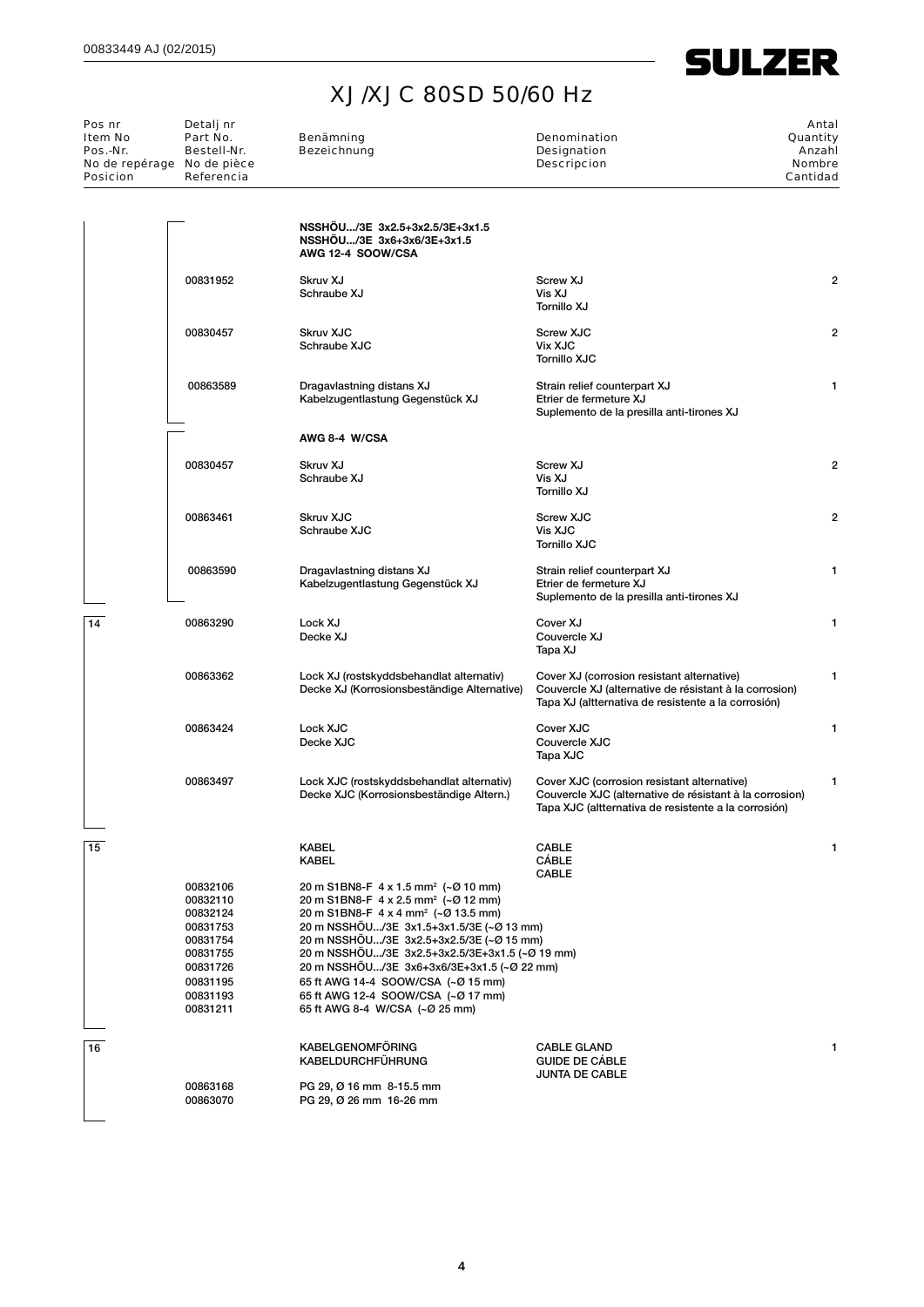| Pos nr<br><b>Item No</b><br>Pos.-Nr.<br>No de repérage No de pièce<br><b>Posicion</b> | Detalj nr<br>Part No.<br>Bestell-Nr.<br>Referencia                                                       | Benämning<br><b>Bezeichnung</b>                                                                                                                                                                                                                                                                           | <b>Denomination</b><br><b>Designation</b><br><b>Descripcion</b>                                                                                                      | Antal<br>Quantity<br>Anzahl<br><b>Nombre</b><br>Cantidad |
|---------------------------------------------------------------------------------------|----------------------------------------------------------------------------------------------------------|-----------------------------------------------------------------------------------------------------------------------------------------------------------------------------------------------------------------------------------------------------------------------------------------------------------|----------------------------------------------------------------------------------------------------------------------------------------------------------------------|----------------------------------------------------------|
| 17                                                                                    |                                                                                                          | <b>BRICKA</b><br><b>SCHEIBE</b>                                                                                                                                                                                                                                                                           | <b>WASHER</b><br><b>RONDELLE</b><br><b>ARANDELA</b>                                                                                                                  | 2                                                        |
|                                                                                       | 00831511<br>00831393<br>00831393<br>00830159<br>00830167<br>11470099<br>00830159<br>00830156<br>00830092 | $4 \times 1.5$ mm <sup>2</sup> , $4 \times 2.5$ mm <sup>2</sup> Ø 12.5 mm<br>$4 \times 4$ mm <sup>2</sup> $\varnothing$ 14 mm<br>3x1.5+3x1.5/3E Ø 13<br>3x2.5+3x2.5/3E Ø 15.5 mm<br>3x2.5+3x2.5/3E+3x1.5 Ø 20 mm<br>3x6+3x6/3E+3x1.5 Ø 23 mm<br>AWG 14-4 Ø 15.5 mm<br>AWG 12-4 Ø 18 mm<br>AWG 8-4 Ø 26 mm |                                                                                                                                                                      |                                                          |
| 18                                                                                    |                                                                                                          | <b>KABELTÄTNING</b><br><b>KABELDICHTUNG</b>                                                                                                                                                                                                                                                               | <b>CABLE SEAL</b><br><b>MANCHON DE CABLE</b><br><b>MANGUITO DE CABLE</b>                                                                                             | 1                                                        |
|                                                                                       | 00831512<br>00831394<br>00831394<br>00830158<br>00830166<br>13400187<br>00830155<br>00830091             | $4 \times 1.5$ mm <sup>2</sup> Ø 11 mm<br>$4 \times 2.5$ mm <sup>2</sup> , $4 \times 4$ mm <sup>2</sup> Ø 13.5 mm<br>3x1.5+3x1.5/3E Ø 13 mm<br>3x2.5+3x2.5/3E, AWG 14-4 Ø 15.5 mm<br>3x2.5+3x2.5/3E+3x1.5 Ø 20 mm<br>3x6+3x6/3E+3x1.5 Ø 23 mm<br>AWG 12-4 Ø 18 mm<br>AWG 8-4 Ø 26 mm                      |                                                                                                                                                                      |                                                          |
| 19                                                                                    | 00863209                                                                                                 | Kabeltätning<br>Kabeldichtung                                                                                                                                                                                                                                                                             | Cable seal<br>Manchon caotchouc<br>Manguito de cable                                                                                                                 | 1                                                        |
|                                                                                       | 00863221                                                                                                 | Kabeltätning (AWG 8-4)<br>Kabeldichtung (AWG 8-4)                                                                                                                                                                                                                                                         | Cable seal (AWG 8-4)<br>Manchon caotchouc (AWG 8-4)<br>Manguito de cable (AWG 8-4)                                                                                   | 1                                                        |
| 20                                                                                    | 00863153                                                                                                 | Skruv XJ<br>Schraube XJ                                                                                                                                                                                                                                                                                   | Screw XJ<br>Vis XJ<br>Tornillo XJ                                                                                                                                    | 4                                                        |
|                                                                                       | 00863192                                                                                                 | Skruv XJC<br>Schraube XJC                                                                                                                                                                                                                                                                                 | <b>Screw XJC</b><br>Vis XJC<br><b>Tornillo XJC</b>                                                                                                                   | 4                                                        |
| 21                                                                                    | 00863162                                                                                                 | Bricka<br>Scheibe                                                                                                                                                                                                                                                                                         | Washer<br>Rondelle<br>Arandela                                                                                                                                       | 4                                                        |
| 22                                                                                    | 00863142                                                                                                 | O-ring XJ<br>O-Ring XJ                                                                                                                                                                                                                                                                                    | O-ring XJ<br>Joint torique XJ<br>Junta torica XJ                                                                                                                     | 1                                                        |
| 23                                                                                    | 00863153                                                                                                 | Skruv XJ<br>Schraube XJ                                                                                                                                                                                                                                                                                   | Screw XJ<br>Vis XJ<br>Tornillo XJ                                                                                                                                    | Δ                                                        |
| 24                                                                                    | 00831638                                                                                                 | O-ring XJ<br>O-Ring XJ                                                                                                                                                                                                                                                                                    | O-ring XJ<br>Joint torique XJ<br>Junta torica XJ                                                                                                                     | 4                                                        |
| 25                                                                                    | 00863016                                                                                                 | Mantel XJ<br>Mantel XJ                                                                                                                                                                                                                                                                                    | Jacket XJ<br>Corps de pompe XJ<br>Carcasa exterior XJ                                                                                                                | 1                                                        |
|                                                                                       | 00863228                                                                                                 | Mantel XJ (rostskyddsbehandlat alternativ)<br>Mantel XJ (Korrosionsbeständige Alternative)                                                                                                                                                                                                                | Outer casing XJ (corrosion resistant alternative)<br>Corps de pompe XJ (alt. de résistant à la corrosion)<br>Carcasa exterior XJ (alt. de resistente a la corrosión) | 1                                                        |
| 26                                                                                    | 11121011                                                                                                 | O-ring<br>O-Ring                                                                                                                                                                                                                                                                                          | O-ring<br>Joint torique<br>Junta torica                                                                                                                              | 1                                                        |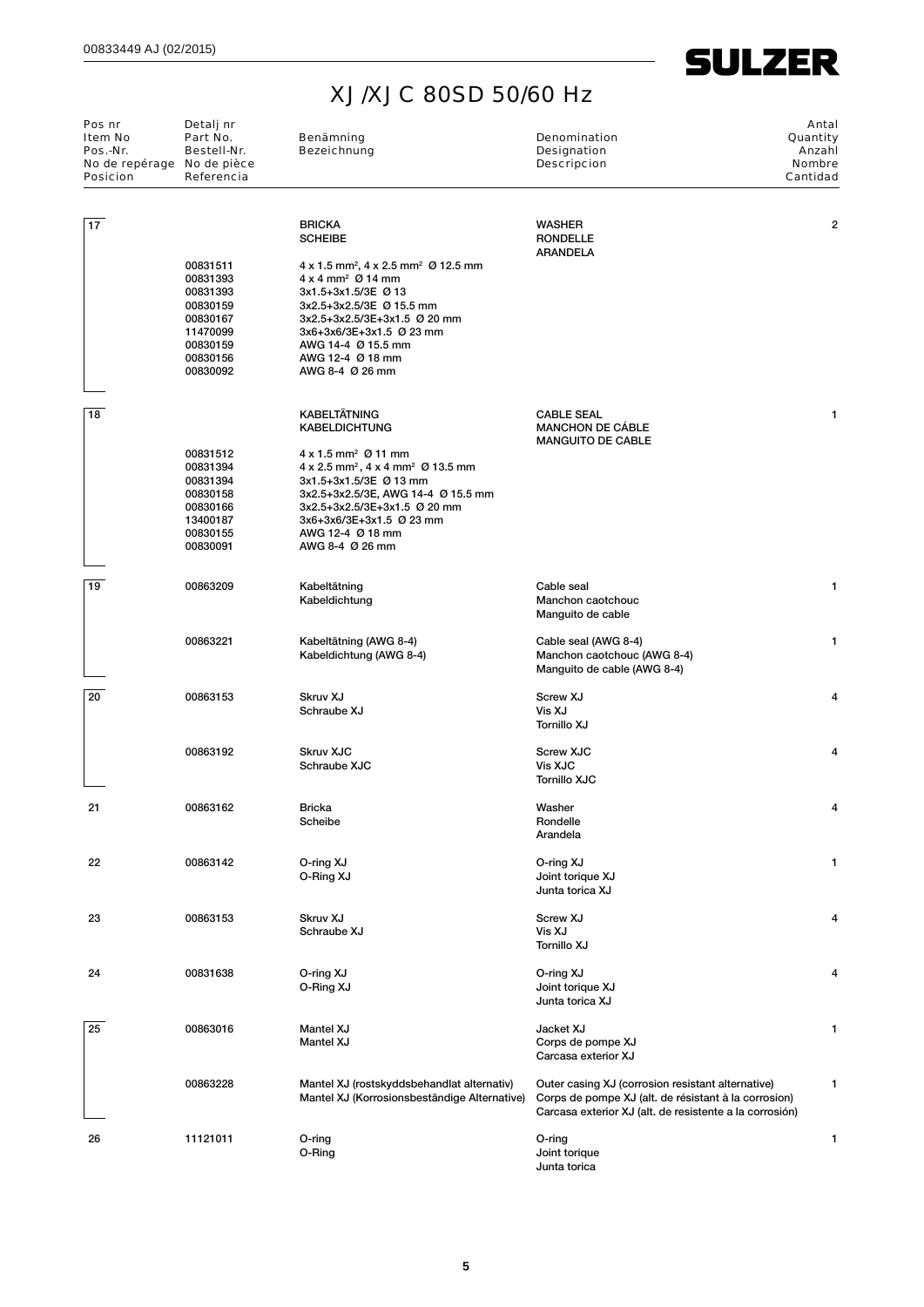

| Pos nr<br><b>Item No</b><br>Pos.-Nr.<br>No de repérage No de pièce<br><b>Posicion</b> | Detalj nr<br>Part No.<br>Bestell-Nr.<br>Referencia                                                                   | Benämning<br><b>Bezeichnung</b>                                                                          |                                                                                                                                                                                                                                                                                                                                                  | <b>Denomination</b><br><b>Designation</b><br><b>Descripcion</b>                                                                     | Antal<br>Quantity<br>Anzahl<br><b>Nombre</b><br>Cantidad |
|---------------------------------------------------------------------------------------|----------------------------------------------------------------------------------------------------------------------|----------------------------------------------------------------------------------------------------------|--------------------------------------------------------------------------------------------------------------------------------------------------------------------------------------------------------------------------------------------------------------------------------------------------------------------------------------------------|-------------------------------------------------------------------------------------------------------------------------------------|----------------------------------------------------------|
| $\overline{27}$                                                                       |                                                                                                                      | <b>TRYCKANSLUTNING</b><br><b>ANSCHLUSS</b>                                                               |                                                                                                                                                                                                                                                                                                                                                  | <b>DISCHARGE SPIGOT</b><br><b>RACCORD</b><br><b>CONEXION</b>                                                                        | 1                                                        |
|                                                                                       | 00863077<br>00863081<br>00863079<br>00863083<br>00863111<br>00863112<br>00863351<br>00863352<br>00863493<br>00863494 | з"<br>4"<br>G/BSP 3"<br>G/BSP 4"<br>NPT 3"<br>NPT 4"<br>Storz 3"<br>Storz 4"<br>Alv. 3"<br>Alv. 4"       | (Slang/Hose/Schlauch/Tuyau/Tubo)<br>(Slang/Hose/Schlauch/Tuyau/Tubo)<br>(Gänganslutning/BSP-thread/Gewinde/Fileté/ Descarga)<br>(Gänganslutning/BSP-thread/Gewinde/Fileté/ Descarga)<br>(NPT-thread/Fileté/Descarga)<br>(NPT-thread/Fileté/Descarga)<br>(Snabbkoppling/Kupplung)<br>(Snabbkoppling/Kupplung)<br>(Alvenius K10)<br>(Alvenius K10) |                                                                                                                                     |                                                          |
| 28                                                                                    | 11200163                                                                                                             | <b>Skruv</b><br>Schraube                                                                                 |                                                                                                                                                                                                                                                                                                                                                  | <b>Screw</b><br>Vis<br><b>Tornillo</b>                                                                                              | 4                                                        |
| 29                                                                                    | 00863211                                                                                                             | <b>Skruv</b><br>Schraube                                                                                 |                                                                                                                                                                                                                                                                                                                                                  | Screw<br>Vis<br>Tornillo                                                                                                            | 1                                                        |
| 30                                                                                    | 00863212                                                                                                             | <b>Bricka</b><br>Scheibe                                                                                 |                                                                                                                                                                                                                                                                                                                                                  | Washer<br>Rondelle<br>Arandela                                                                                                      | 1                                                        |
| 31                                                                                    | 00863340<br>00863339<br>00863343<br>00863340<br>00863339                                                             | <b>KONTAKTOR (INKL SPOLE)</b><br>230 V 50 Hz<br>400 V 50 Hz<br>500 V 50 Hz<br>230 V 60 Hz<br>380 V 60 Hz | SCHALTSCHÜTZ (INKL. SPULE)                                                                                                                                                                                                                                                                                                                       | CONTACTOR (INCL. COIL)<br>CONTACTEUR (INCL. BOBINE)<br>CONTACTOR (INCL. BOBINA)                                                     | 1                                                        |
|                                                                                       | 00863342<br>00863344                                                                                                 | 460 V 60 Hz<br>575 V 60 Hz                                                                               |                                                                                                                                                                                                                                                                                                                                                  |                                                                                                                                     |                                                          |
|                                                                                       | 00830195                                                                                                             | Ändstöd<br>Endklammer                                                                                    |                                                                                                                                                                                                                                                                                                                                                  | Support bracket<br>Support<br>Soporte                                                                                               | $\overline{2}$                                           |
|                                                                                       | 00830806                                                                                                             |                                                                                                          | Kopplingsplint 230/460 V, 60 Hz kompl.<br>Klemmbr. 230/460 V, 60 Hz kompl.                                                                                                                                                                                                                                                                       | Terminal board 230/460 V, 60Hz compl.<br>Plaque à bornes pour 230/460 V, 60 Hz compl.<br>Placa de bornas en 230/460 V, 60 Hz compl. | 3                                                        |
|                                                                                       | 61130167                                                                                                             | Kopplingsplint Y/D kompl.                                                                                | Klemmbr. Stern-Dreieck kompl.                                                                                                                                                                                                                                                                                                                    | Terminal board Star-Delta compl.<br>Plaque à bornes pour E/T compl.<br>Placa de bornas en E/T compl.                                | $\mathbf{1}$                                             |
|                                                                                       | 00830318                                                                                                             | Klemmbr. 1000 V kompl.                                                                                   | Kopplingsplint 1000 V kompl.                                                                                                                                                                                                                                                                                                                     | Terminal board 1000 V compl.<br>Plaque à bornes pour 1000 V compl.<br>Placa de bornas en 1000 V compl.                              | $\mathbf{1}$                                             |
| 32                                                                                    | 00863211                                                                                                             | <b>Skruv</b><br>Schraube                                                                                 |                                                                                                                                                                                                                                                                                                                                                  | <b>Screw</b><br>Vis<br>Tornillo                                                                                                     | $\overline{2}$                                           |
| 33                                                                                    | 00863212                                                                                                             | <b>Bricka</b><br>Scheibe                                                                                 |                                                                                                                                                                                                                                                                                                                                                  | Washer<br>Rondelle<br>Arandela                                                                                                      | $\overline{2}$                                           |
| 34                                                                                    | 13430351                                                                                                             | DIN-skena<br>Profileschiene                                                                              |                                                                                                                                                                                                                                                                                                                                                  | Omega rail<br>Chapeau profilé<br>Rail                                                                                               | 1                                                        |
| 35                                                                                    | 00863142                                                                                                             | O-ring<br>O-Ring                                                                                         |                                                                                                                                                                                                                                                                                                                                                  | O-ring<br>Joint torique<br>Junta torica                                                                                             | 1                                                        |
| 36                                                                                    | 00863018                                                                                                             | <b>Motorhus</b><br>Motorgehäuse                                                                          |                                                                                                                                                                                                                                                                                                                                                  | Motor housing<br>Logement du moteur<br>Carcasa del motor                                                                            | 1                                                        |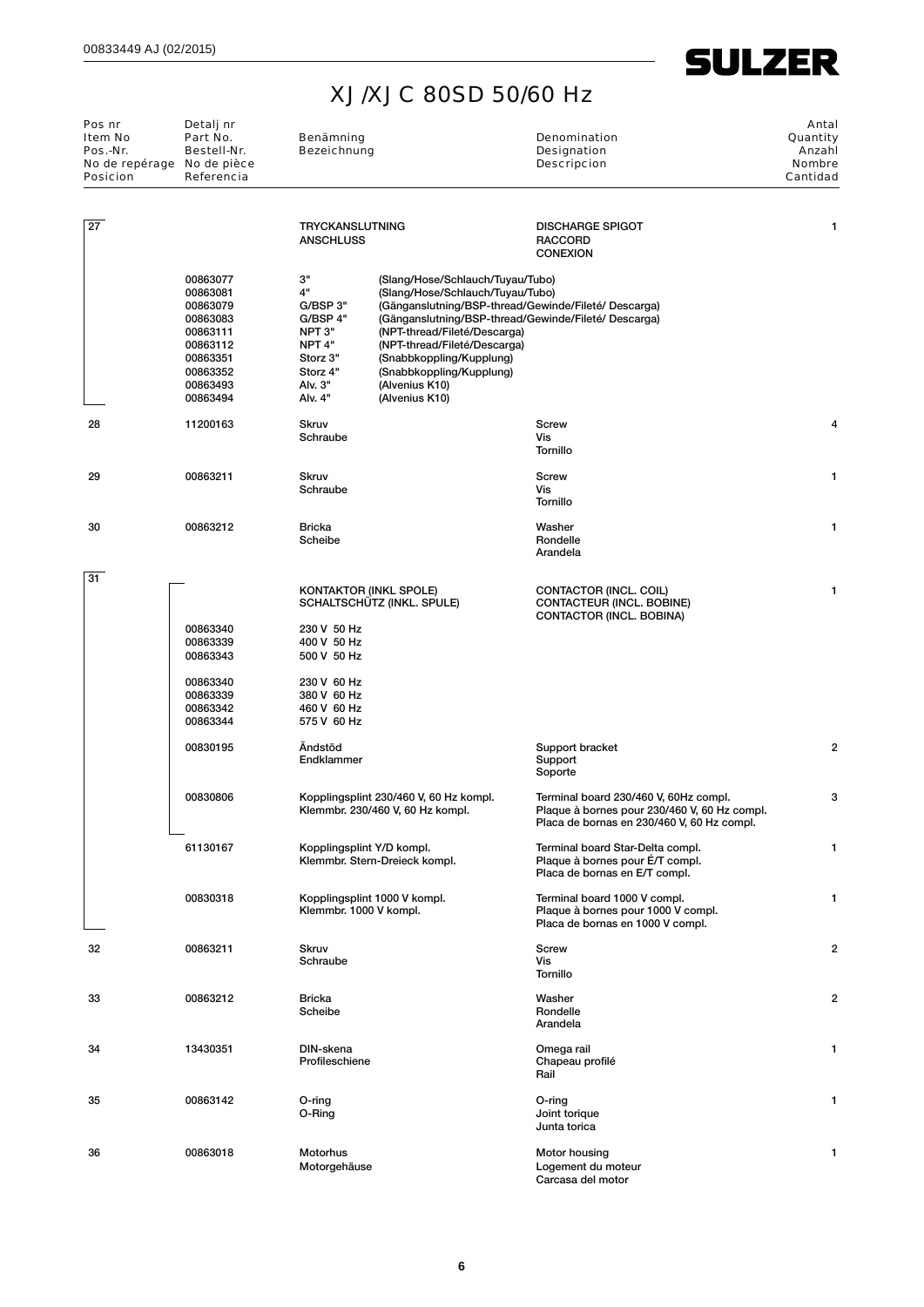| Pos nr<br><b>Item No</b><br>Pos.-Nr.<br>No de repérage No de pièce<br><b>Posicion</b> | Detalj nr<br>Part No.<br>Bestell-Nr.<br>Referencia       | Benämning<br><b>Bezeichnung</b>                                                                             | <b>Denomination</b><br><b>Designation</b><br><b>Descripcion</b>                                                                                     | Antal<br>Quantity<br>Anzahl<br>Nombre<br>Cantidad |
|---------------------------------------------------------------------------------------|----------------------------------------------------------|-------------------------------------------------------------------------------------------------------------|-----------------------------------------------------------------------------------------------------------------------------------------------------|---------------------------------------------------|
| 37                                                                                    | 00863153                                                 | <b>Skruv</b><br>Schraube                                                                                    | <b>Screw</b><br>Vis<br>Tornillo                                                                                                                     | 4                                                 |
| 38                                                                                    |                                                          | <b>TEMPERATURVAKT</b><br><b>TERMOSCHALTER</b>                                                               | <b>THERMAL SWITCH</b><br>MICRO-CONTACTEUR<br><b>TERMICO</b>                                                                                         |                                                   |
|                                                                                       |                                                          | <b>NTC B57164K473J</b><br>Thermik S06 140° C                                                                |                                                                                                                                                     | 2<br>2                                            |
| 39                                                                                    |                                                          | <b>STATOR</b><br><b>STATOR</b>                                                                              | <b>STATOR</b><br><b>STATOR</b><br><b>ESTATOR</b>                                                                                                    | 1                                                 |
|                                                                                       | 00863137<br>00863139<br>00863140<br>00863141             | 230 V 3~ 50 Hz<br>400 V 3~ 50 Hz<br>$500$ V $3 - 50$ Hz<br>1000 V $3 - 50$ Hz                               |                                                                                                                                                     |                                                   |
|                                                                                       | 00863136<br>00863138<br>00863139<br>00863140<br>00863298 | 230 V 3~ 60 Hz<br>380 V 3~ 60 Hz<br>460 V 3~ 60 Hz<br>575 V 3~ 60 Hz<br>230/460 V 3~ 60 Hz                  |                                                                                                                                                     |                                                   |
| 40                                                                                    | 11120893                                                 | O-ring<br>O-Ring                                                                                            | O-ring<br>Joint torique<br>Junta torica                                                                                                             | 1                                                 |
| 41                                                                                    | 00863160                                                 | Kullager, övre<br>Kugellager, oben                                                                          | Ball bearing, upper<br>Roulement, supérieur<br>Rodamiento, superior                                                                                 | 1                                                 |
| 42                                                                                    | 00863304                                                 | Rotor med axel<br>Rotor mit Welle                                                                           | Rotor with shaft<br>Rotor avec arbre<br>Rotor y eje                                                                                                 | 1                                                 |
| 43                                                                                    | 11630109                                                 | Plattkil<br>Flachkeil                                                                                       | Flat key<br>Clavette<br>Chaveta                                                                                                                     | 2                                                 |
| 44                                                                                    | 11070065                                                 | Låsring<br>Nutring                                                                                          | Circlip<br>Circlips<br>Anillo de seguridad                                                                                                          | 1                                                 |
| 45                                                                                    | 00863142                                                 | O-ring<br>O-Ring                                                                                            | O-ring<br>Joint torique<br>Junta torica                                                                                                             | 1                                                 |
| 46                                                                                    | 00863161                                                 | Kullager, nedre<br>Kugellager, unten                                                                        | Ball bearing, lower<br>Roulement, inférieur<br>Rodamiento, inferior                                                                                 | 1                                                 |
| 47                                                                                    | 11060006                                                 | Bricka<br>Scheibe                                                                                           | Washer<br>Rondelle<br>Arandela                                                                                                                      | 1                                                 |
| 48                                                                                    | 11070067                                                 | Låsring<br>Nutring                                                                                          | Circlip<br>Circlips<br>Anillo de seguridad                                                                                                          | 1                                                 |
| 49                                                                                    | 11070066                                                 | Låsring<br>Nutring                                                                                          | Circlip<br>Circlips<br>Anillo de seguridad                                                                                                          | 1                                                 |
| 50                                                                                    | 11120894                                                 | O-ring (inkluderad i pos 53)<br>O-Ring (in Pos 53 eingeschlossen)                                           | O-ring (included in item 53)<br>Joint torique (incl. in no 53)<br>Junta torica (incl. i pos 53)                                                     | 3                                                 |
| 51                                                                                    | 00863143                                                 | Inspektions-/Olje-plugg (inkluderad i pos 53)<br>Verschluß-/Ölloch-schraube (in Pos 53 ein-<br>geschlossen) | Inspection/Oil plug (included in item 53)<br>Bouchon d'inspection/d'huile (incl. in no 53)<br>Tornillo de inspección/ Tapón aceite (incl. i pos 53) | 3                                                 |
| 52                                                                                    | 00863146                                                 | O-ring<br>O-Ring                                                                                            | O-ring<br>Joint torique<br>Junta torica                                                                                                             | $\mathbf{1}$                                      |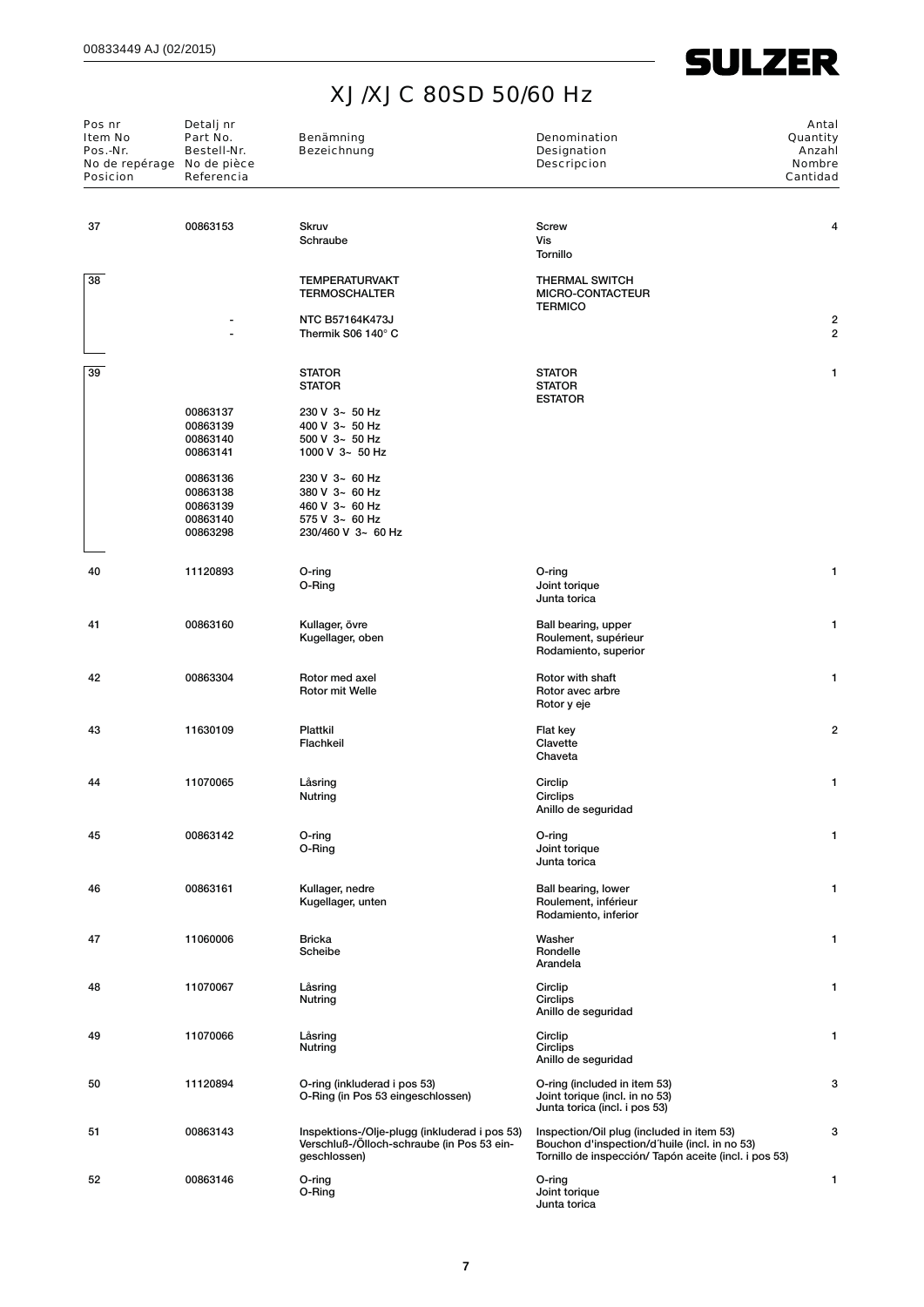

| Pos nr<br>Item No          | Detalj nr<br>Part No. | Benämning                                                                                | Denomination                                                                                                                                                          | Antal<br>Quantity |
|----------------------------|-----------------------|------------------------------------------------------------------------------------------|-----------------------------------------------------------------------------------------------------------------------------------------------------------------------|-------------------|
| Pos.-Nr.                   | Bestell-Nr.           | <b>Bezeichnung</b>                                                                       | Designation                                                                                                                                                           | Anzahl            |
| No de repérage No de pièce |                       |                                                                                          | <b>Descripcion</b>                                                                                                                                                    | <b>Nombre</b>     |
| <b>Posicion</b>            | Referencia            |                                                                                          |                                                                                                                                                                       | Cantidad          |
|                            |                       |                                                                                          |                                                                                                                                                                       |                   |
| 53                         |                       | LAGERHUS (inkl. 50, 51, 54)<br>LAGERGEHÄUSE (inkl. 50, 51, 54)                           | BEARING HOUSE (incl. 50, 51, 54)<br>LOGEMENT DE ROULEMENT (incl. 50, 51, 54)<br>CARCASA RODAMIENTO (incl. 50, 51, 54)                                                 |                   |
|                            | 00863260              | Lagerhus<br>Lagergehäuse                                                                 | Bearing house<br>Logement de roulement<br>Carcasa rodamiento                                                                                                          | 1                 |
|                            | 00863447              | Lagerhus (rostskyddsbehandlat alternativ)<br>Lagergehäuse (Korrosionsbeständige Altern.) | Bearing house (corrosion resistant alternative)<br>Logement de roulement (alt. de résistant à la corrosion)<br>Carcasa rodamiento (alt. de resistente a la corrosión) | 1                 |
| 54                         | 00863022              | Läckagevakt (inkluderad i pos 53)<br>Di-Elektrode (in Pos 53 eingeschlossen)             | Leakage monitor (included in item 53)<br>Détecteur d'étanchéité (incl. in no 53)<br>Guardia gotear (incl. i pos 53)                                                   | 1                 |
| 55                         | 11120426              | O-ring<br>O-Ring                                                                         | O-ring<br>Joint torique<br>Junta torica                                                                                                                               | 1                 |
| 56                         | 00863025              | Skum, gummi<br>Schaum, Gummi                                                             | Foam, rubber<br>Mousse en plastique<br>Espuma de goma                                                                                                                 | 1                 |
| 57                         | 11121012              | O-ring<br>O-Ring                                                                         | O-ring<br>Joint torique<br>Junta torica                                                                                                                               | 1                 |
| 58                         | 00863012              | Tätningssäte, sekundärtätning<br>Dichtungssitz, Sekundärdichtung                         | Holding ring, secondary seal<br>Siège de garniture, etanchéité seondaire<br>Anillo, junta secondario                                                                  | 1                 |
| 59                         | 00863008              | Sekundärtätning<br>Sekundärdichtung                                                      | Secondary seal<br>Etanchéité secondaire<br>Junta secondario                                                                                                           | 1                 |
| 60                         | 11070067              | Låsring<br>Nutring                                                                       | Circlip<br>Circlips<br>Anillo de seguridad                                                                                                                            | 1                 |
| 61                         | 00863214              | Tätningssäte<br>Dichtungssitz                                                            | Holding ring<br>Siège de garniture<br>Anillo                                                                                                                          | 1                 |
| 62                         | 00863144              | O-ring<br>O-Ring                                                                         | O-ring<br>Joint torique<br>Junta torica                                                                                                                               | 1                 |
| 63                         | 00863243              | Primärtätning<br>Primärdichtung                                                          | Primary seal<br>Etanchéité primaire<br>Junta primario                                                                                                                 | 1                 |
| 64                         | 00863244              | Låsring<br>Nutring                                                                       | Circlip<br>Circlips<br>Anillo de seguridad                                                                                                                            | 1                 |
| 65                         | 00863261              | Diffusor, övre<br>Diffusor, oben                                                         | Diffuser, upper<br>Diffuseur, supérieur<br>Difusor, superior                                                                                                          | 1                 |
| 66                         | 00832182              | Pinnbult<br>Stiftschraube                                                                | Stud bolt<br>Boulon prisonnier<br>Esparrago                                                                                                                           | 6                 |
| 67                         | 00832036              | Pumphjul, övre<br>Laufrad, oben                                                          | Impeller, upper<br>Roue, supérieur<br>Impulsor, superior                                                                                                              | 1                 |
| 68                         | 00832179              | Distanshylsa<br>Spannhülse                                                               | Distance sleeve<br>Douille<br>Manguito                                                                                                                                | 6                 |
| 69                         | 00832183              | Distanshylsa<br>Spannhülse                                                               | Distance sleeve<br>Douille<br>Manguito                                                                                                                                | 1                 |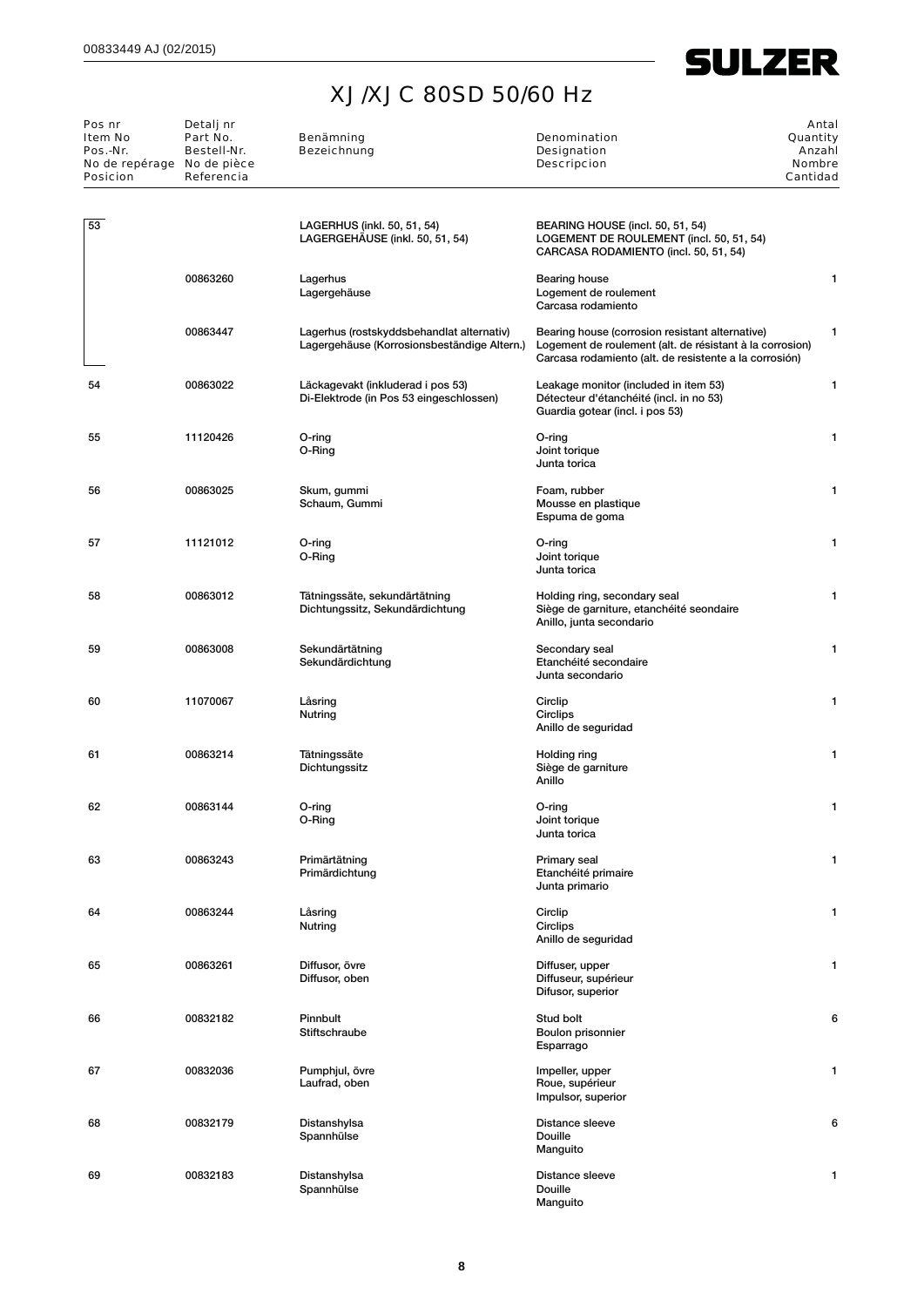| Pos nr<br><b>Item No</b><br>Pos.-Nr.<br>No de repérage No de pièce<br><b>Posicion</b> | Detalj nr<br>Part No.<br>Bestell-Nr.<br>Referencia | Benämning<br><b>Bezeichnung</b>                                                                                        | Denomination<br><b>Designation</b><br><b>Descripcion</b>                                                                                                                                        | Antal<br>Quantity<br>Anzahl<br><b>Nombre</b><br>Cantidad |
|---------------------------------------------------------------------------------------|----------------------------------------------------|------------------------------------------------------------------------------------------------------------------------|-------------------------------------------------------------------------------------------------------------------------------------------------------------------------------------------------|----------------------------------------------------------|
| 70                                                                                    | 00832031                                           | <b>Diffusor</b>                                                                                                        | <b>Diffuser</b>                                                                                                                                                                                 | 1                                                        |
|                                                                                       |                                                    | <b>Diffusor</b>                                                                                                        | <b>Diffuseur</b><br><b>Difusor</b>                                                                                                                                                              |                                                          |
| 71                                                                                    | 00832180                                           | Distanshylsa<br>Spannhülse                                                                                             | Distance sleeve<br>Douille<br>Manguito                                                                                                                                                          | 6                                                        |
| 72                                                                                    | 00832030                                           | Ledskenedel<br>Leitschaufelteil                                                                                        | Guide vane plate<br>Plateau de guidage<br>Placa de guía                                                                                                                                         | 1                                                        |
| 73                                                                                    |                                                    | PUMPHJUL, NEDRE<br>LAUFRAD, UNTEN                                                                                      | <b>IMPELLER, LOWER</b><br>ROUE, INFÉRIEUR<br><b>IMPULSOR, INFERIOR</b>                                                                                                                          | 1                                                        |
|                                                                                       | 00863427<br>00863428                               | 50 Hz<br>60 Hz                                                                                                         |                                                                                                                                                                                                 |                                                          |
| 74                                                                                    | 11470071                                           | <b>Bricka</b><br>Scheibe                                                                                               | Washer<br>Rondelle<br>Arandela                                                                                                                                                                  | x                                                        |
| 75                                                                                    | 00863068                                           | Pumphjulsbricka<br>Laufradscheibe                                                                                      | Impeller washer<br>Rondelle de roue<br>Arandela de impulsor                                                                                                                                     | 1                                                        |
| 76                                                                                    | 00863194                                           | <b>Skruv</b><br>Schraube                                                                                               | <b>Screw</b><br>Vis<br>Tornillo                                                                                                                                                                 | 1                                                        |
| 77                                                                                    | 00832029                                           | Diffusor, nedre<br>Diffusor, unten                                                                                     | Diffuser, lower<br>Diffuseur, inférieur<br>Difusor, inferior                                                                                                                                    | 1                                                        |
| 78                                                                                    | 00831976                                           | Sil<br>Sieb                                                                                                            | <b>Strainer</b><br>Crépine<br>Coladera                                                                                                                                                          | 1                                                        |
| 79                                                                                    | 31060165                                           | Bottenplatta<br><b>Bodenplatte</b>                                                                                     | <b>Base Plate</b><br>Plaque de base<br>Placa de base                                                                                                                                            | 1                                                        |
|                                                                                       | 00863448                                           | Bottenplatta (rostskyddsbehandlat alternativ)<br>Bodenplatte (Korrosionsbeständige Altern.)                            | Base Plate (corrosion resistant alternative)<br>Plaque de base (alt. de résistant à la corrosion)<br>Placa de base (alt. de resistente a la corrosión)                                          | 1                                                        |
| 80                                                                                    | 11400055                                           | Låsmutter<br>Sicherungsmutter                                                                                          | Lock nut<br>Ecrou de blockage<br>Tuerca                                                                                                                                                         | 6                                                        |
| 81                                                                                    | 11550015                                           | <b>Drivskruv</b><br>Triebschraube                                                                                      | Drive screw<br>Goujon<br>Tornillo                                                                                                                                                               | 4                                                        |
| 82                                                                                    | contact Sulzer                                     | Skylt<br>Datenschild                                                                                                   | Nameplate<br>Plaque<br>Placa                                                                                                                                                                    | 1                                                        |
| 83                                                                                    | 00863436                                           | O-ring XJC<br>O-Ring XJC                                                                                               | O-ring XJC<br>Joint torique XJC                                                                                                                                                                 | 1                                                        |
| 84                                                                                    | 00863459                                           | Inspektionslock XJC<br>Inspektionsdeckel XJC                                                                           | Inspection cover XJC<br>Couvercle de inspection XJC<br>Tapa de inspección XJC                                                                                                                   | 1                                                        |
|                                                                                       | 00863495                                           | Inspektionslock XJC<br>(rostskyddsbehandlat alternativ)<br>Inspektionsdeckel XJC<br>(Korrosionsbeständige Alternative) | Inspection cover XJC<br>(corrosion resistant alternative)<br>Couvercle de inspection XJC<br>(alt. de résistant à la corrosion)<br>Tapa de inspección XJC<br>(alt. de resistente a la corrosión) | 1                                                        |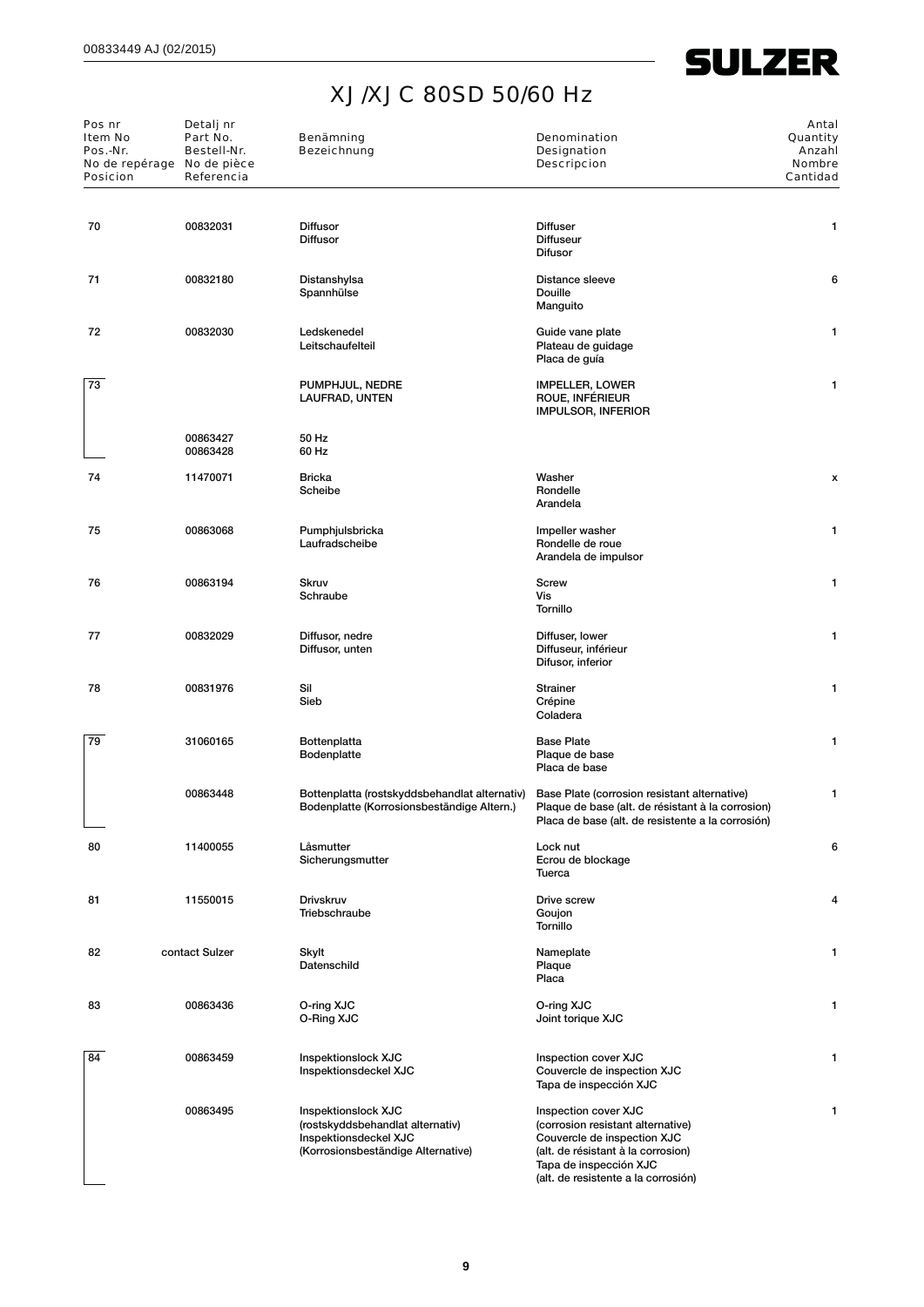| Pos nr<br>Item No<br>Pos.-Nr.<br>No de repérage No de pièce<br><b>Posicion</b> | Detalj nr<br>Part No.<br>Bestell-Nr.<br>Referencia | <b>Benämning</b><br><b>Bezeichnung</b>                                                                                                        | <b>Denomination</b><br>Designation<br><b>Descripcion</b>                                                                                                                                                                                     | Antal<br>Quantity<br>Anzahl<br><b>Nombre</b><br>Cantidad |
|--------------------------------------------------------------------------------|----------------------------------------------------|-----------------------------------------------------------------------------------------------------------------------------------------------|----------------------------------------------------------------------------------------------------------------------------------------------------------------------------------------------------------------------------------------------|----------------------------------------------------------|
| 85                                                                             | 11470016                                           | <b>Bricka XJC</b><br>Scheibe XJC                                                                                                              | Washer XJC<br>Rondelle XJC<br>Arandela XJC                                                                                                                                                                                                   | 4                                                        |
| 86                                                                             | 00863498                                           | <b>Skruv XJC</b><br>Schraube XJC                                                                                                              | <b>Screw XJC</b><br>Vis XJC<br><b>Tornillo XJC</b>                                                                                                                                                                                           | 4                                                        |
| 87                                                                             | 00863154                                           | <b>Skruv XJC</b><br>Schraube XJC                                                                                                              | <b>Screw XJC</b><br>Vis XJC<br><b>Tornillo XJC</b>                                                                                                                                                                                           | $\overline{2}$                                           |
| 88                                                                             | 00863435                                           | O-ring XJC<br>O-Ring XJC                                                                                                                      | O-ring XJC<br>Joint torique XJC<br>Junta torica XJC                                                                                                                                                                                          | 1                                                        |
| 89                                                                             | 00863394                                           | <b>Mantel XJC</b><br><b>Mantel XJC</b>                                                                                                        | Jacket XJC<br>Corps de pompe XJC<br>Carcasa exterior XJC                                                                                                                                                                                     | 1                                                        |
| 90                                                                             | 11120892                                           | O-ring<br>O-Ring                                                                                                                              | O-ring<br>Joint torique<br>Junta torica                                                                                                                                                                                                      | 1                                                        |
| 91                                                                             | 00863165                                           | Kantskydd (rostskyddsbehandlat alternativ)<br>Kantenschutz (Korrosionsbest. Alternative)                                                      | Edge protection (corrosion resistant alternative)<br>Protection des bords (alt. de résistant à la corrosion)<br>Protección de bordes (alt. de resistente a la corrosión)                                                                     | $\overline{2}$                                           |
| 92                                                                             | 00831511                                           | <b>Bricka</b><br>Scheibe                                                                                                                      | Washer<br>Rondelle<br>Arandela                                                                                                                                                                                                               | 6                                                        |
| 93                                                                             | 11400085                                           | Mutter<br>Mutter                                                                                                                              | Nut<br>Ecrout<br>Tuerca                                                                                                                                                                                                                      | 12                                                       |
| 94                                                                             | 13400183                                           | Gummihylsa<br>Gummihülse                                                                                                                      | <b>Rubber sleeve</b><br>Manchon caoutchouc<br>Manguito de goma                                                                                                                                                                               | 6                                                        |
|                                                                                |                                                    | <b>AQUATRONIC VERSION</b><br><b>AQUATRONIC VERSION</b>                                                                                        | <b>AQUATRONIC VERSION</b><br><b>AQUATRONIC VERSION</b><br><b>AQUATRONIC VERSION</b>                                                                                                                                                          |                                                          |
| 100                                                                            | 00863014                                           | Lock XJ<br>Decke XJ                                                                                                                           | Cover XJ<br>Couvercle XJ<br>Tapa XJ                                                                                                                                                                                                          | 1                                                        |
|                                                                                | 00863227                                           | Lock XJ (rostskyddsbehandlat alternativ)<br>Decke XJ (Korrosionsbeständige Alternative)                                                       | Cover XJ (corrosion resistant alternative)<br>Couvercle XJ (alternative de résistant à la corrosion)<br>Tapa XJ (altternativa de resistente a la corrosión)                                                                                  | 1                                                        |
|                                                                                | 00863423                                           | Lock XJC<br>Decke XJC                                                                                                                         | Cover XJC<br>Couvercle XJC<br>Tapa XJC                                                                                                                                                                                                       | 1                                                        |
|                                                                                | 00863496                                           | Lock XJC (rostskyddsbehandlat alternativ)<br>Decke XJC (Korrosionsbeständige Altern.)                                                         | Cover XJC (corrosion resistant alternative)<br>Couvercle XJC (alternative de résistant à la corrosion)<br>Tapa XJC (altternativa de resistente a la corrosión)                                                                               | 1                                                        |
| 101                                                                            | 00863320                                           | Sats - AquaTronic kontakt (inkl. lock, o-ring,<br>kabel, kontakt)<br>Satz - AquaTronic Steckverbinder (inkl. Lock,<br>O-Ring, Kabel, Stecker) | Kit - AquaTronic connector (incl. cap, o-ring, cable,<br>connector)<br>Equipement - AquaTronic connecteur (incl. couvercle,<br>joint torique, cáble, connecteur)<br>Kit - AquaTronic conector (incl. tapa, junta torica, cable,<br>conector) | 1                                                        |
| 102                                                                            | 00863294                                           | Lock, AquaTronic kontakt (Inkl. i sats)<br>Deckel, AquaTronic Steckverbinder<br>(in Satz eingeschlossen)                                      | Cap, AquaTronic connector (included in kit)<br>Couvercle, AquaTronic connecteur (incl. in équipement)<br>Tapa, AquaTronic conector (incl. in kit)                                                                                            | 1                                                        |
| 103                                                                            | 00863377                                           | Kontakt (inkluderad i sats)<br>Stecker (in Satz eingeschlossen)                                                                               | Connector (included in kit)<br>Connecteur (incl. in équipement)<br>Conector (incl. in kit)                                                                                                                                                   | 1                                                        |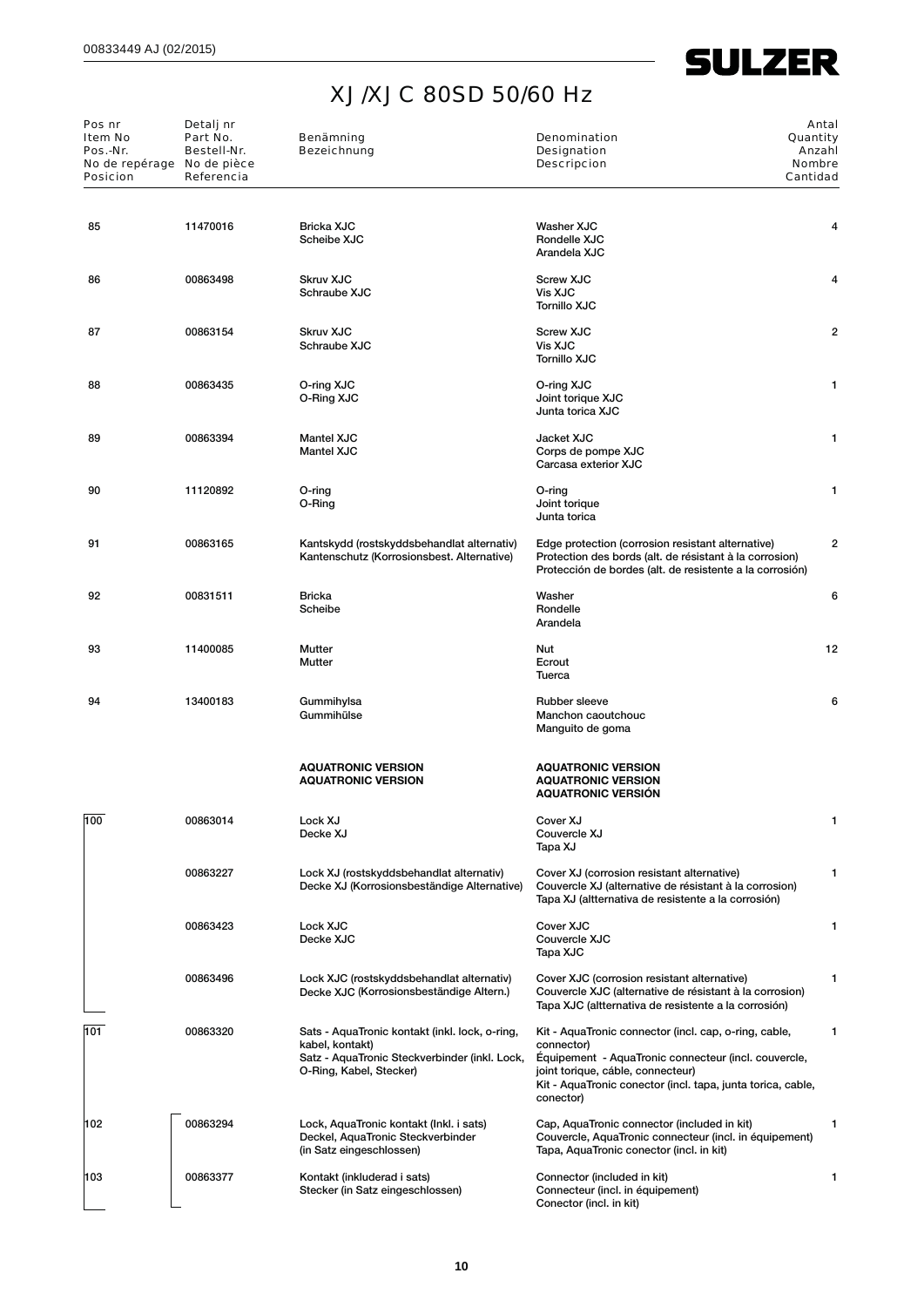| Pos nr<br><b>Item No</b><br>Pos.-Nr.<br>No de repérage No de pièce<br><b>Posicion</b> | Detalj nr<br>Part No.<br>Bestell-Nr.<br>Referencia       | Benämning<br><b>Bezeichnung</b>                                                                                                                               | <b>Denomination</b><br>Designation<br><b>Descripcion</b>                                                                                                                                                                                                   | Antal<br>Quantity<br>Anzahl<br><b>Nombre</b><br>Cantidad |
|---------------------------------------------------------------------------------------|----------------------------------------------------------|---------------------------------------------------------------------------------------------------------------------------------------------------------------|------------------------------------------------------------------------------------------------------------------------------------------------------------------------------------------------------------------------------------------------------------|----------------------------------------------------------|
| 104                                                                                   | 00863210                                                 | Kabeltätning<br>Kabeldichtung                                                                                                                                 | Cable seal<br>Manchon caotchouc<br>Manguito de cable                                                                                                                                                                                                       | 1                                                        |
| 105                                                                                   | 00863329                                                 | AquaTronic kommunikationskabel<br>AquaTronic Kommunikationskabel                                                                                              | AquaTronic communication cable<br>AquaTronic câble de communication<br>AquaTronic cable de comunicación                                                                                                                                                    | $\mathbf{1}$                                             |
| 106                                                                                   |                                                          | <b>STICKPROPP</b><br><b>STECKER</b>                                                                                                                           | <b>PLUG</b><br><b>FICHE</b><br><b>CLAVIJA DE CONEXIÓN</b>                                                                                                                                                                                                  | 1                                                        |
|                                                                                       | 13100003<br>00863430<br>00863431<br>00863432<br>13100004 | CEE 16 A, 400 V 50 Hz, 3~<br>CEE 16 A, 500 V 50 Hz, 460 V 60 Hz, 3~<br>CEE 16 A, 575 V 60 Hz, 3~<br>CEE 32 A, 230 V 50/60 Hz, 3~<br>CEE 32 A, 380 V 60 Hz, 3~ |                                                                                                                                                                                                                                                            |                                                          |
| 107                                                                                   |                                                          | <b>AQUATRONIC</b><br><b>AQUATRONIC</b>                                                                                                                        | <b>AQUATRONIC</b><br><b>AQUATRONIC</b><br><b>AQUATRONIC</b>                                                                                                                                                                                                | 1                                                        |
|                                                                                       | 00863148<br>00863150<br>00863151                         | 12A DS 500 V 50 Hz, 575 V 60 Hz<br>16A SS 400 V 50 Hz, 460 V 60 Hz<br>32A SS 230 V 50 Hz, 230-380 V 60 Hz                                                     |                                                                                                                                                                                                                                                            |                                                          |
| 108                                                                                   | 00863170                                                 | <b>Skruv</b><br>Schraube                                                                                                                                      | Screw<br>Vis<br>Tornillo                                                                                                                                                                                                                                   | 3/5                                                      |
| 109                                                                                   | 00863319                                                 |                                                                                                                                                               | Kontaktor (inkl spole) 500 V 50 Hz, 575V 60Hz Contactor (incl. coil) 500 V 50 Hz, 575 V 60 Hz<br>Schaltschütz (inkl. Spule) 500 V 50 Hz, 575V 60Hz Contacteur (incl. bobine) 500 V 50 Hz, 575 V 60 Hz<br>Contactor (incl. bobina) 500 V 50 Hz, 575 V 60 Hz | 1                                                        |
| 110                                                                                   | 00832254                                                 | Skruv<br>Schraube                                                                                                                                             | Screw<br>Vis<br>Tornillo                                                                                                                                                                                                                                   | 3                                                        |
| 111                                                                                   | 11510014                                                 | <b>Bricka</b><br>Scheibe                                                                                                                                      | Washer<br>Rondelle<br>Arandela                                                                                                                                                                                                                             | 3                                                        |
| 112                                                                                   | 00863090                                                 | DIN-skena<br>Profileschiene                                                                                                                                   | Omega rail<br>Chapeau profilé<br>Rail                                                                                                                                                                                                                      | 1                                                        |
|                                                                                       |                                                          | <b>TILLBEHÖR</b><br><b>ZUBEHÖR</b>                                                                                                                            | <b>ACCESSORIES</b><br><b>ACCESSOIRES</b><br><b>ACCESORIOS</b>                                                                                                                                                                                              |                                                          |
| 113                                                                                   |                                                          | SATS - NIVÅDRÄNKSOND<br>SATZ - NIVEAU EINTAUCHSONDE                                                                                                           | <b>KIT - LEVEL SENSOR</b><br>ÉQUIPEMENT - DÉTECTEUR DE NIVEAU<br><b>KIT - SENSOR DE NIVEL</b>                                                                                                                                                              |                                                          |
|                                                                                       |                                                          | ΧJ                                                                                                                                                            |                                                                                                                                                                                                                                                            |                                                          |
|                                                                                       | 00863198                                                 | Sats - Nivådränksond<br>Satz - Niveau Eintauchsonde                                                                                                           | Kit - Level sensor<br>Équipement - Détecteur de niveau<br>Kit - Sensor de nivel                                                                                                                                                                            | 1                                                        |
|                                                                                       | 00863104                                                 | Nivådränksond (inkluderad i sats)<br>Niveau Eintauchsonde (in Satz eingeshlossen) Détecteur de niveau (incl. in équipement)                                   | Level sensor (included in kit)<br>Sensor de nivel (incl. in kit)                                                                                                                                                                                           | 1                                                        |
|                                                                                       | 00863303                                                 | Fäste (inkluderad i sats)<br>Halterung (in Satz eingeshlossen)                                                                                                | Bracket (included in kit)<br>Support (incl. in équipement)<br>Soporte (incl. in kit)                                                                                                                                                                       | 1                                                        |
|                                                                                       |                                                          |                                                                                                                                                               |                                                                                                                                                                                                                                                            |                                                          |